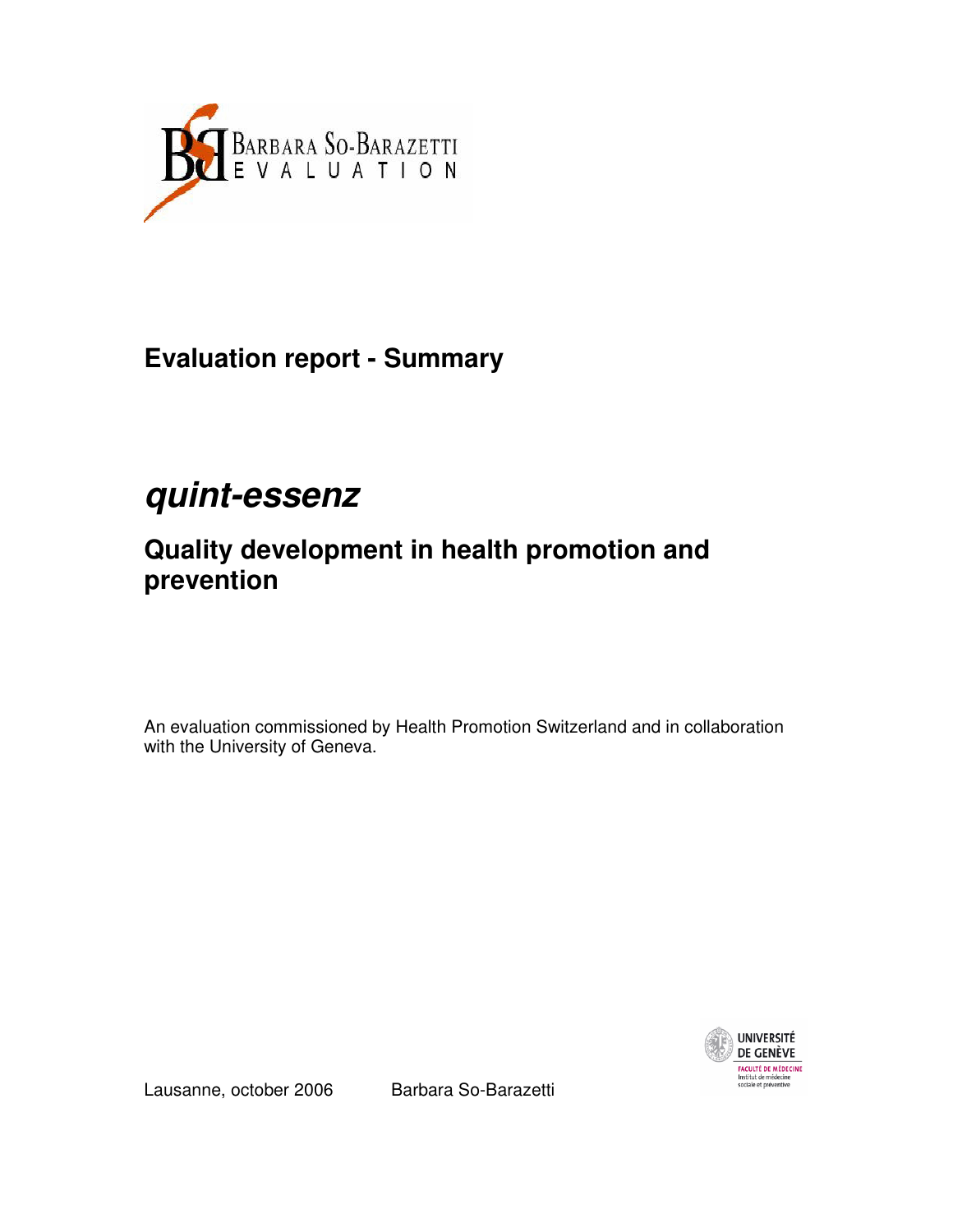### **Summary**

#### **The project quint-essenz**

quint-essenz is a practical model for quality development for interventions in health promotion and prevention. It is realized and continuously developed by Health Promotion Switzerland. Its main objective is to enable health promotion and prevention professionals to improve the quality of interventions; the use of quint-essenz is meant to encourage systematic quality development. The main components of *quint-essenz* are its website that presents information and tools, as well as training and support measures for users. The unique and distinguishing feature of this model is the way it integrates the specific requirements of health promotion and prevention with aspects of project management and quality development. *quint-essenz* has been continuously improved and updated since 1999<sup>1</sup>. At its core is a set of quality criteria for projects in health promotion and prevention.

#### **Purpose of the evaluation**

quint-essenz has so far not undergone any external appraisal. The present evaluation has been commissioned by Health Promotion Switzerland. The purpose of the evaluation is to examine how widely and to what extent quint-essenz is being used in health promotion and prevention projects, programmes and institutions in Switzerland – and its effect. Particular attention is given to the dissemination strategy and to the achievement of objectives.

#### **Methodology**

The evaluation is based on 3 sources of data: (i) the analysis of documents, (ii) the results of a quantitative survey by standardized questionnaire, and (iii) the results of semi-directive indepth interviews with six key persons and 35 users of quint-essenz.

The quantitative data were analyzed with the statistical software package S-plus 6.2 for windows professional edition. Univariate and bivariate statistical analyses were conducted. Most of the results were split by "linguistic part of the country" (German/French-Italian speaking Switzerland), "category of user" (often<sup>2</sup>/occasionally/never/other tool), "diffusion method" and "professional position" (programme leader<sup>3</sup>/project leader/other) so as to get frequency tables and investigate the correlations between the method of using quint-essenz and the different profile of the users.

Qualitative data were analyzed for content according to two main themes: "use" (when in a project – which instruments used) and "extent of use" (on institutional and personal level). Indicators for "extent of use" were the dimensions "adoption", "implementation" and "maintenance". Final results were obtained by synthesizing the quantitative and the qualitative data.

The interpretation of results was partly inspired by Rogers's diffusion of innovations theory<sup>4</sup>.

l

<sup>1</sup> At that time still funded by the Federal Office for Public Health

<sup>2</sup> This category is the amalgam of originally two categories : "systematic" and "repeated" users. For some of the statistical analysis, they were added together to form the newly named category of "frequent users".

 $3$  The category "programme leaders" is a short term used in this report for a category defined in the questionnaire as "in an executive position, i.e as unit or programme manager".

<sup>4</sup> Rogers, E.M. (1995). Diffusion of Innovation, Fourth Edition, New York : The Free Press.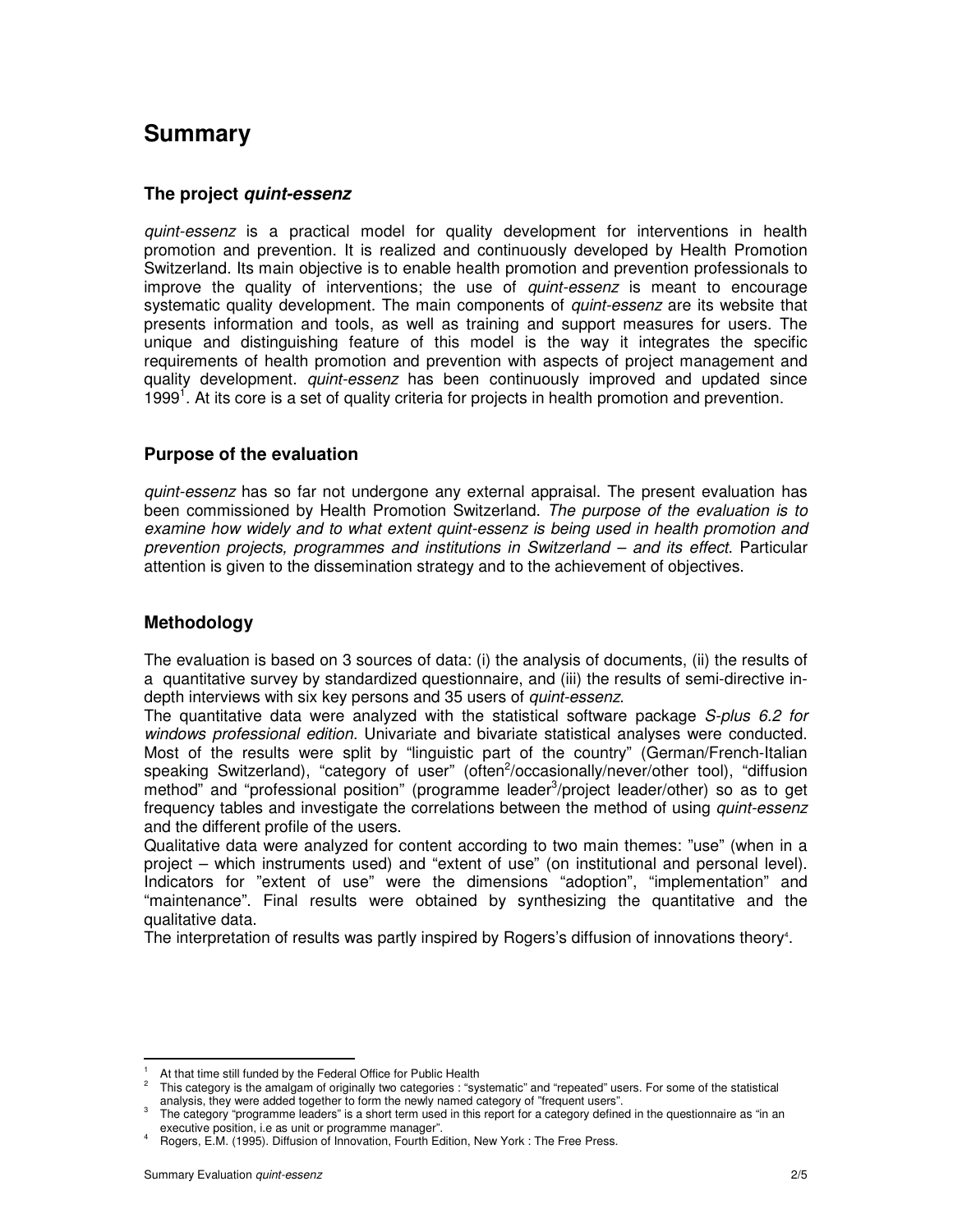#### **Validity of results**

Standardized questionnaires were addressed to professionals identified by Health Promotion Switzerland. Around 200 valid answers were obtained (35% response rate). The interview partners were recruited from a subset of respondents willing to be interviewed. With this method, the only persons reached were those who made a positive choice by answering questions about quint-essenz. Therefore, some degree of self-selection bias cannot be excluded. In order to counteract this possible bias, special care was taken to include interview partners with a known critical stance towards quint-essenz.

#### **Results**

#### **Spread and reach**

quint-essenz is known by over 80% of professionals all over Switzerland irrespective of their provenance (German or French speaking) or their professional status (programme or project leader). Institutions are also well aware of the model.

The rate of use is also high, as almost 90% of those who know *quint-essenz* are using the model in one way or another. There are 27% systematic or regular users and 62% occasional users compared to 11% of non-users.

Although the model is equally well known in all parts of the country, it is less frequently used in the French speaking part and there are indications that it is less established.

#### **Dissemination strategy and reach of target groups**

Although quint-essenz was at first primarily aimed at "experienced project managers", the measures employed for its diffusion reached a much broader range of professionals in health promotion and prevention. The observed high level of awareness and use has been achieved thanks to the mix of interventions employed over years. The most important elements of this diffusion strategy are the internet platform, presentations and referrals to the site, briefings and seminars, integration of the model in the curricula of further professional education, binding engagements and incentives, as well as the integration of acknowledged experts and professionals from the start of the project.

Two elements of the diffusion strategy have proved to be particularly successful as they led users to adopt *quint-essenz* in a durable way: training given in the form of seminars, personal consultations or within teaching courses and Health Promotion Switzerland's strong recommendation to use *quint-essenz* in connection with project proposals and demands for funding.

However, this recommendation needs to be associated with training and support if it is not to be met by indifference and lack of understanding. It has been noted repeatedly that the architecture, the logic and the application of the website and the tools are not obvious to the untrained user. This criticism can be answered if *quint-essenz* is clearly described as a model primarily aimed at projects of a certain complexity and size, and at trained health promotion and prevention professionals.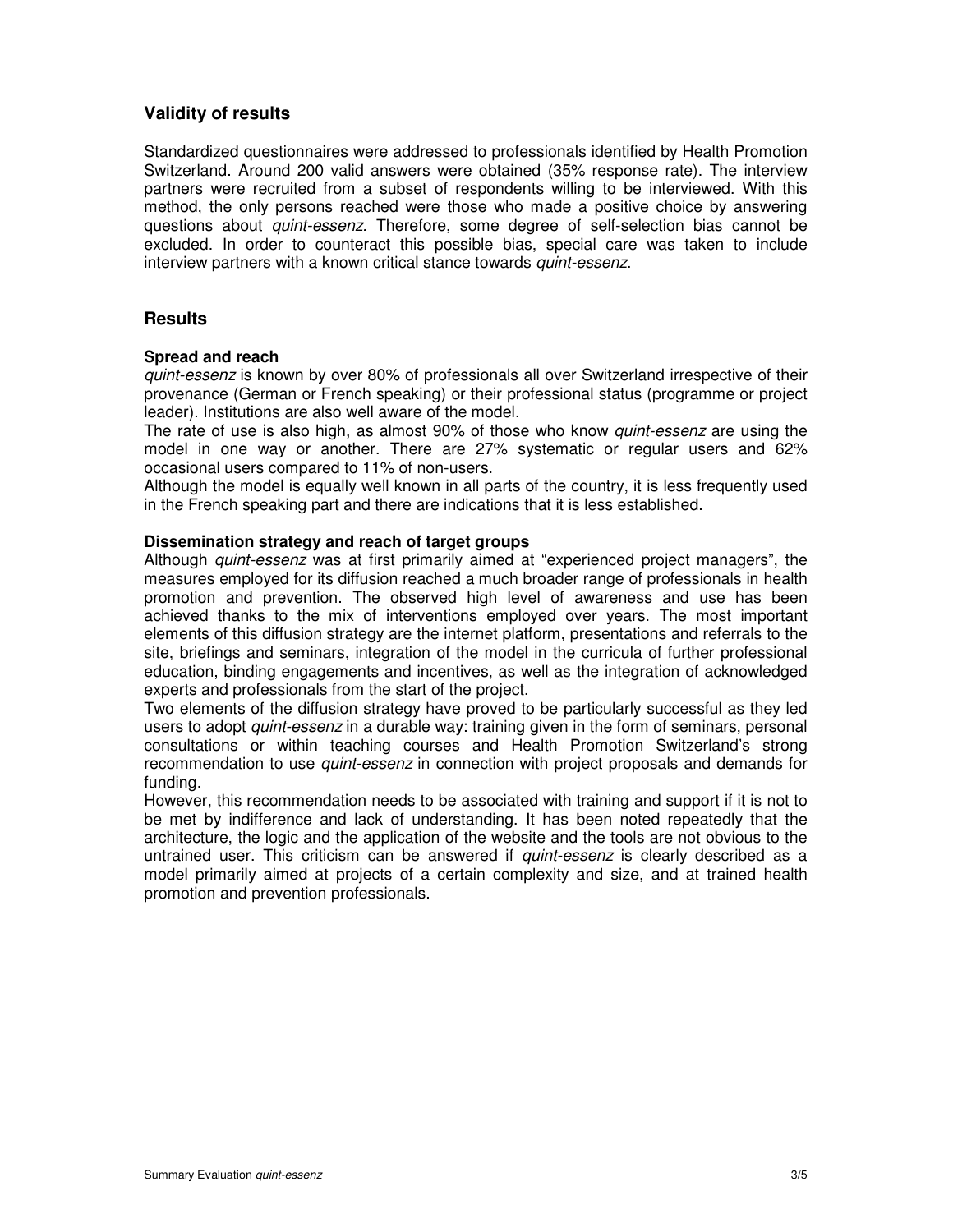#### **Extent of use**

The evaluation of the groups of users shows that the majority of all users are casual users (62%), whereas a minority (27%) uses quint-essenz repeatedly or systematically.

- Casual users employ *quint-essenz* occasionally as a kind of online resource centre, or they check the quality of their work by referring to *quint-essenz* standards, particularly during the different planning stages of a project. In the latter stages of a project, casual users refer back to quint-essenz only infrequently.
- Repeated/systematic users employ *quint-essenz* more regularly. Use varies according to the requirements of their jobs. They also consider quint-essenz as their reference and/or they use *quint-essenz* tools in either their original or adapted form. Institutions use it also to assess others" projects or in order to conceptualize or manage projects. In some cases *quint-essenz* is used for teaching or coaching project management techniques.
- Only a very small core of users exploit the full potential of *quint-essenz* and use it during all the different stages of a project.

Some *quint-essenz* elements are particularly appreciated and have been "adopted" quite widely either in their original or adapted form: the quality criteria with indicators, the definition of objectives and the tools for strategic, general and detailed project planning are particularly appreciated.

#### **Effects**

quint-essenz has shown effects at different levels.

Within the community of health promotion and prevention professionals, high awareness for the site and its contents has been achieved. Although demanding, *quint-essenz* has become the standard reference for the majority of professionals, particularly with regard to quality issues or project planning in health promotion. In Switzerland, *quint-essenz* has largely contributed to create a common base and language for health promotion and has thus facilitated cooperation and networking, even across national language barriers. Awareness of the importance of quality development and of the need to demonstrate effects has increased generally; not only because of the existence of quint-essenz, but also quint-essenz has managed to offer practical solutions to put these issues into practice.

On an institutional level, some institutions<sup>5</sup> have started to apply quality criteria inspired by quint-essenz and/or to integrate other elements of quint-essenz into their work. These institutions as well as some establishments for further education have not only integrated quint-essenz into their own practice but have also started to disseminate the philosophy of quint-essenz inside and outside their institution.

Programme and project managers and casual or systematic users alike declare that *quint*essenz gives structure to their thought and working process, that it incites them to work with more awareness and goal orientation, that it induces reflection on their actions and simplifies the task of explaining their work to others.

In a chain effect perspective, it may be assumed that such goal- and result-oriented planning has a positive effect on the quality of interventions and equally, that increased transparency and communicability of programmes and projects lead to a better understanding of health promotion by decision-makers and the public. More research needs to be planned to demonstrate the extent of quint-essenz' impact and possible long term effects.

l

 $5$  This evaluation did not set out to establish the exact number